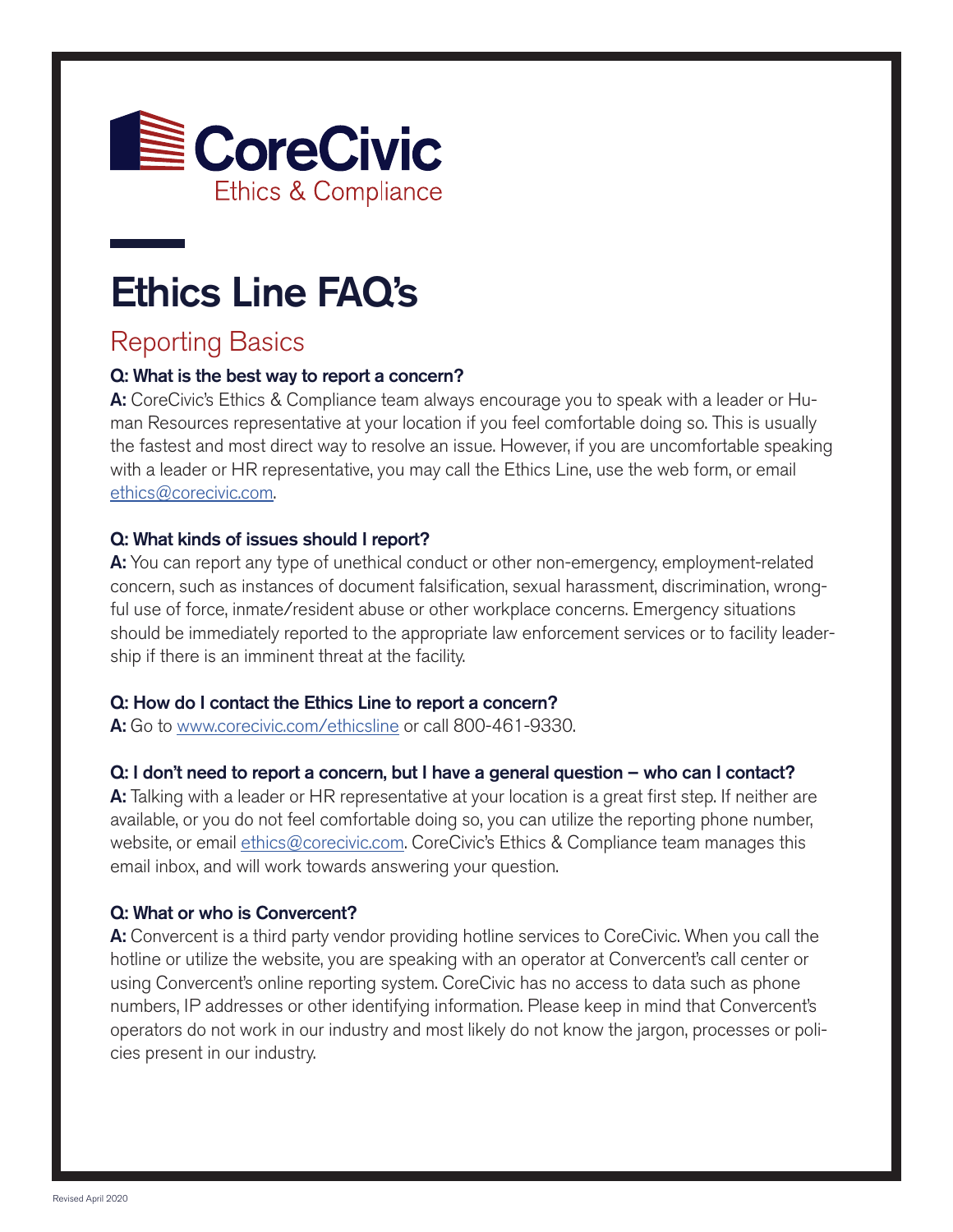# Reporting and Investigation Process

#### Q: What happens when I call the Ethics Line or make a report online?

A: The Ethics and web reporting lines are managed by Convercent, a third party service provider that specializes in hotline reporting. Convercent will ask you a series of questions regarding your concern, and then compile a report to send to CoreCivic's Facility Support Center, where the Ethics & Compliance team will review your report.

#### Q: What happens when I make a report?

| Contact the Ethics Line either by | If reporting by phone, your call is answered by a third party<br>representative who specializes in hotline calls.                                                                                                                          |
|-----------------------------------|--------------------------------------------------------------------------------------------------------------------------------------------------------------------------------------------------------------------------------------------|
| phone, or through the website.    | Whether reporting via phone or website, you will be<br>asked for details on the incident, parties involved,<br>location, and more. At this point, you can choose<br>to be anonymous or share your identity.                                |
| corecivic.com/ethicsline          | 昌<br>The third party representative finalizes your report and<br>shares it with CoreCivic's Ethics & Compliance team.<br>You will be given a unique report number and<br>PIN/password to access your report later.                         |
| or call<br>800-461-9330           | CoreCivic's Ethics & Compliance team reviews your<br>report. The Ethics & Compliance team may contact you<br>for additional information and suggest options on how to<br>address your report, which may include a formal<br>investigation. |
|                                   | The allegation is reviewed and addressed appropriately,<br>and you will be notified of the outcome of the report via<br>notice in the third party system or conversation with<br>CoreCivic's Ethics & Compliance team members.             |

#### Q: Will I be able to track progress or follow-up after I've made a report?

A: Yes. You will be asked to create a unique access number and password, which will allow you to view or edit your report through either the Ethics Line phone number or the website.